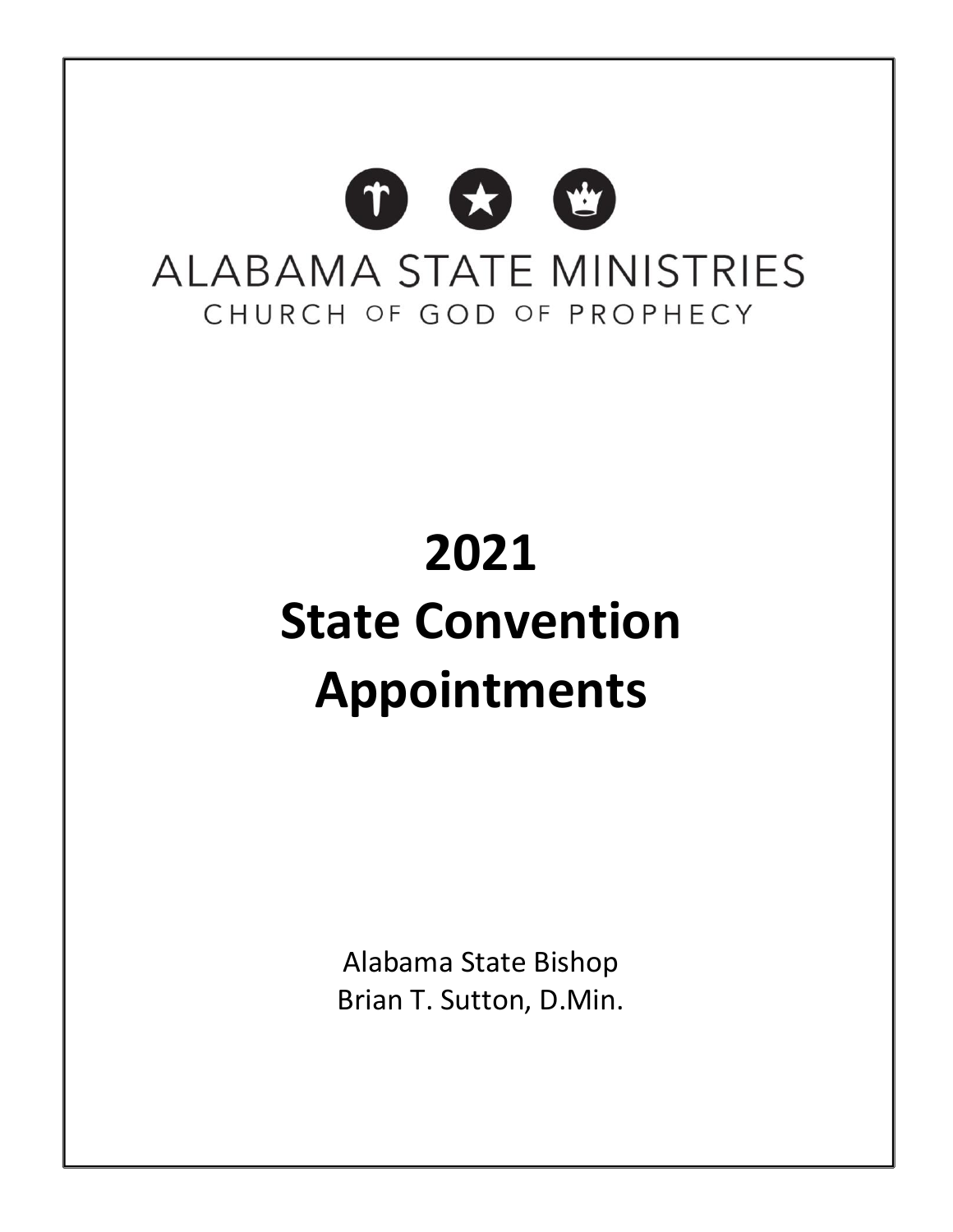# **2021 Senior Pastor Appointments**

Alexander City—LifePoint Church: Stacy Tuttle Aliceville: Clifton Pate Alton—Connecting Pointe: Daniel W. Stronge Altoona: Terry Taylor Anniston Praise and Worship Center: Sylvester Smith Bell Road – Huntsville: Wayne Christmas Boaz: Caleb Rackard Boldo: Lynn Hitt Brown's Chapel: Ed Nelson Browntown: Beecher Tanner, Jr. Calera - Church of River Hills: James D. Simpson Carbon Hill: John Billy Butler Chickasaw: Colton Hallmark Citronelle: Brenda Smith Clanton: Jeffery Logan Cliff Haven: Neal Wright Collinsville - Harvest Center: Derrell Rackard Cordova: Bobby Patterson Cottondale Community Church: Chris Barnett Cunningham Bridge: Danny Whitaker Decatur – Family Worship Center: Dale Dilbeck Dothan – Living Hope: State Bishop Dry Valley – Montevallo: Steve Chance East Lake Highlands: Gary Archie Elba: State Bishop Elkmont: James Oliver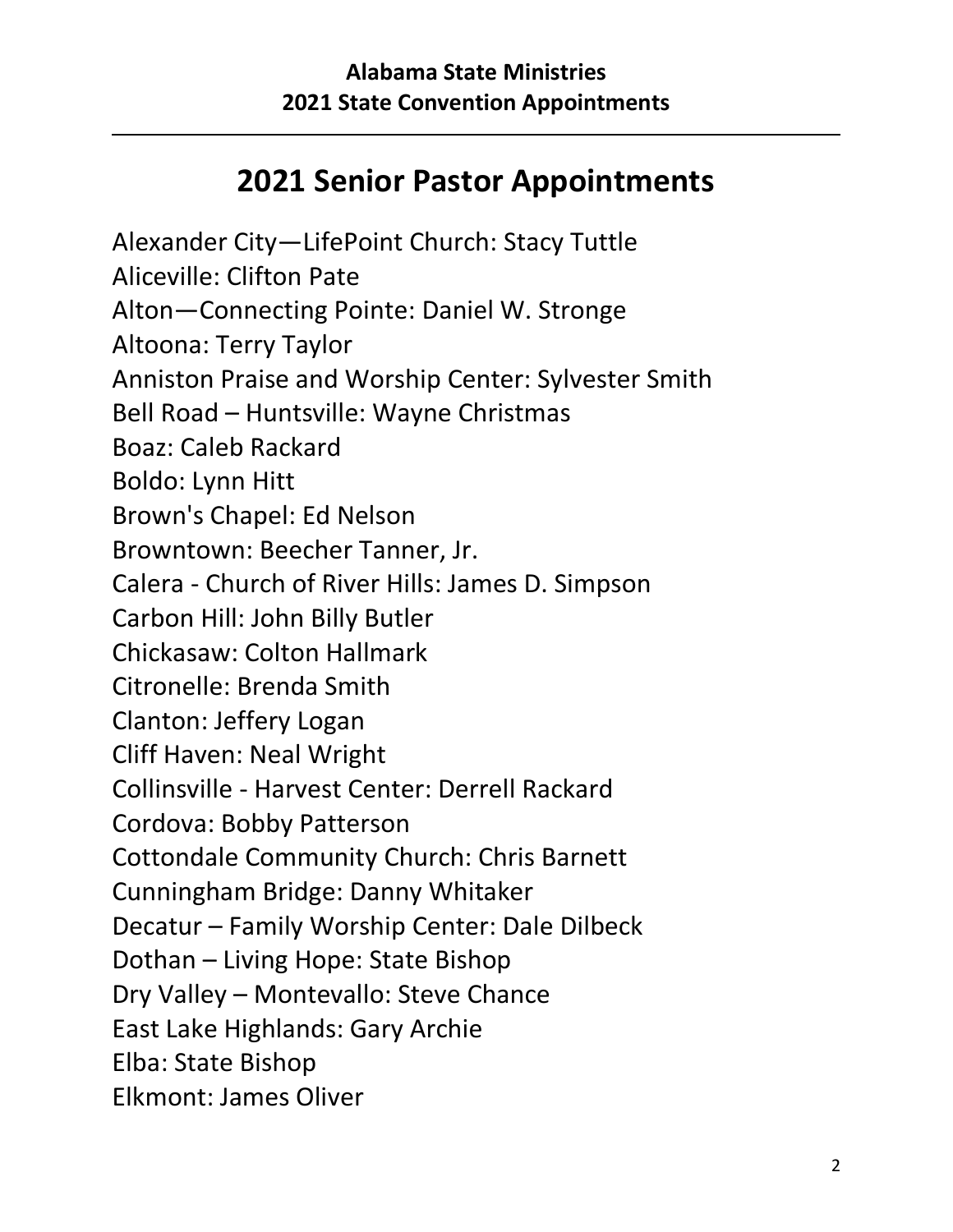# **2021 Senior Pastor Appointments (continued)**

Eoline: Shane Pate Fayette - North Pointe: Brent Smalley Fort Payne: Annzella Abernathy Gadsden - Living Waters: Blake Neivel Goodwater-Joyful Praise: Tony Combest Gordo: Damon Rose Grant—Sanctuary on the Mountain: Leslie Curtis Greenpond: Jonathan Whitten Grove Hill: Patsy Pritchett Hackleburg — Community Church: Joshua Lynn Haleyville—Pathway: Mark Fell Hamilton - New Heights: Nic Jackson Happy Hill: Patrick Sutton Harris Chapel: James Wallace Hartselle-Cross Community: Jimmy Ringgold Hazel Green: Daniel K. Gann Hopewell Road – Bessemer: Randy Jones Jasper - Airport Road: Leland Lowery Leesburg-Weiss Lake Church: James Clanton Lincoln: Blake Neivel Madison World Outreach Ministries: John Wessly Mastin Lake Road – Huntsville: David Browder Mentone: Whitney Smith Montgomery: Jackie Cleveland Moody—Trinity Worship Center: Don Johnston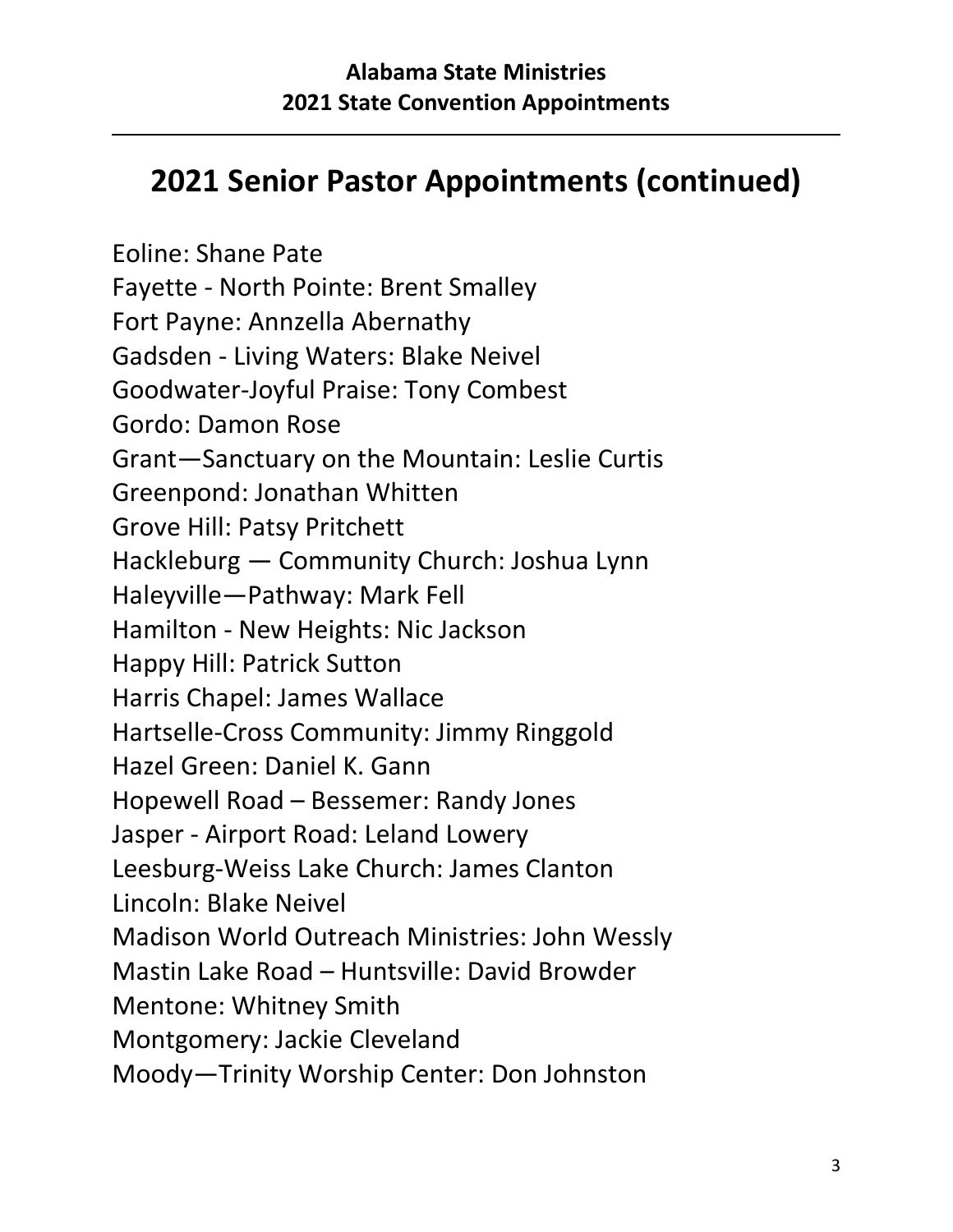# **2021 Senior Pastor Appointments (continued)**

Moulton: Chantry Hagood Odenville: Donna Howard Parrish: Roy Prescott Pelham – New Life: Jeffery DuBose Pinson Parkway: Cephus Prophitt Poarch: Jeanette Hadley Red Bay: Mark Barnett Robertsdale - Christian Fellowship Church: Christina Middleton Silver Run: Charles Boyd Sterrett: Tim Douglas Summerbrook: Stephen Barber Tarrant: Judy Lyles Twilleytown: Don Stanton West Blocton: State Bishop Winfield City Family Church: Dewayne Smith Woodland Hills – Bessemer: Jason Cobb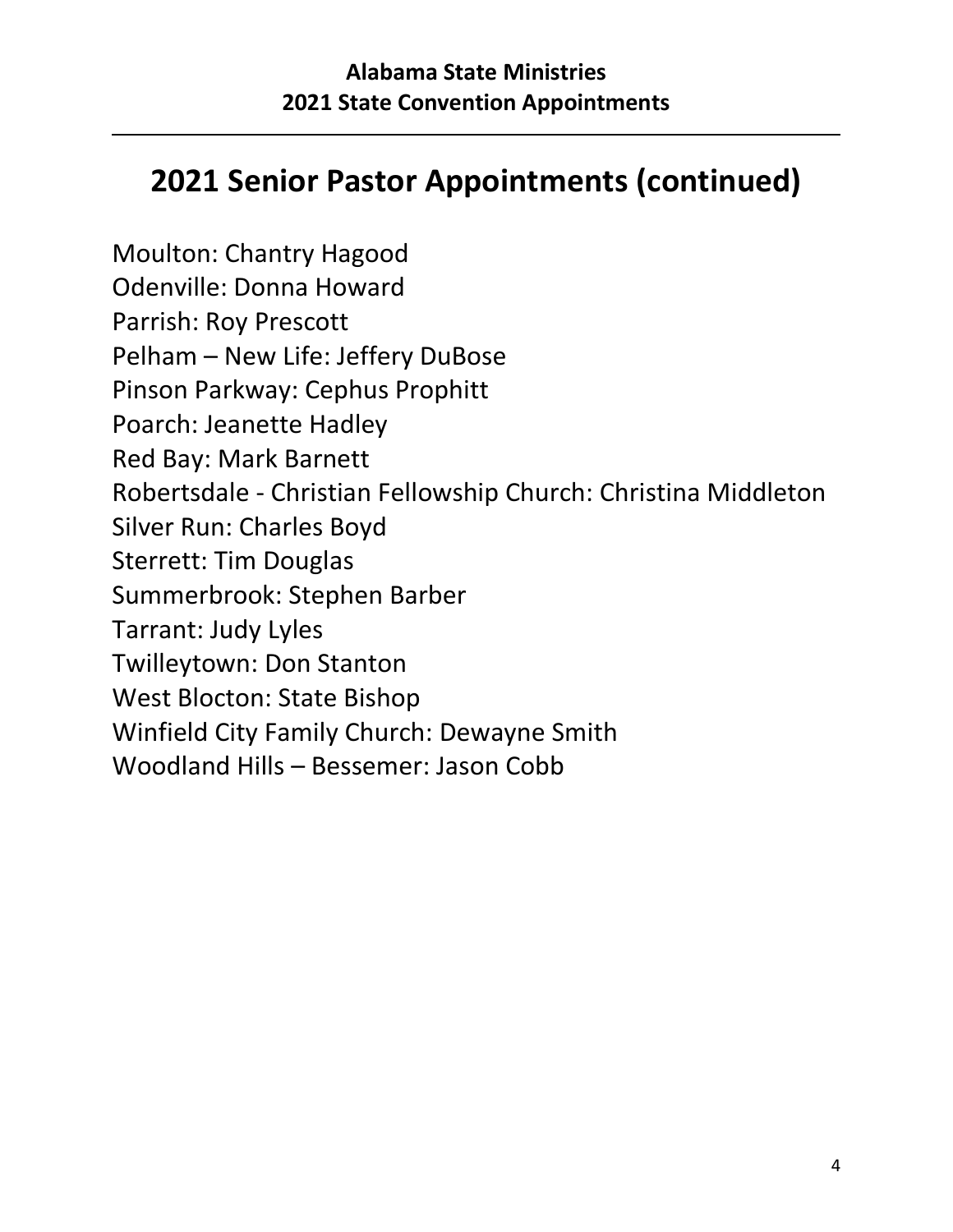# **State Board/Council Appointments**

# **State Executive Board**

- 1. Don Brock
- 2. Josh Lynn
- 3. Dan Pierce
- 4. Daniel Stronge
- 5. Randy Jones
- 6. Adam Wade

# **Camp Boothe Board of Directors**

- 1. Mike Patterson, chairman
- 2. Nic Jackson
- 3. Denise Junkin
- 4. J.D. Mann
- 5. Ramon Sutton
- 6. Gerald Terrell
- 7. Stacy Tuttle
- 8. Jason Cobb
- 9. Jacob Butler

#### **Ministry Review Council**

- 1. Sylvester Smith, Chairman
- 2. Donna Howard
- 3. Don Stanton
- 4. Patrick Sutton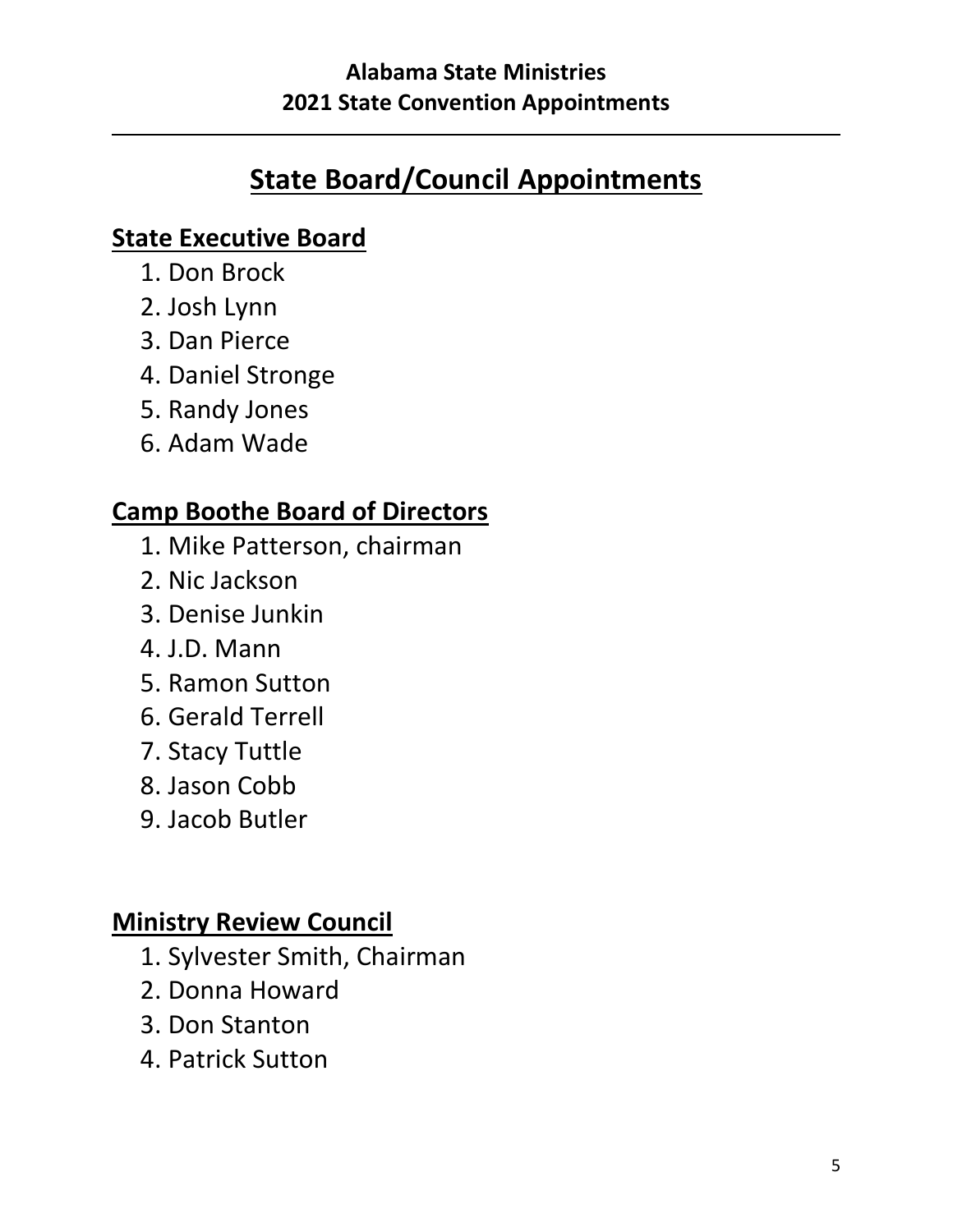#### **Alabama State Ministries 2021 State Convention Appointments**

# **Leadership Development Council**

- 1. Gary Archie
- 2. James Clanton
- 3. Tim Douglas
- 4. Mark Fell
- 5. Daniel Gann
- 6. Ron Martin
- 7. Joshua Lynn, Chairman
- 8. DeWayne Smith
- 9. James Wallace
- 10. Jonathan Whitten

## **State Specialized Ministry Appointments**

Alabama State Youth Ministries Director: Jacob Butler Alabama State Camping Ministries Coordinator: Denise Junkin Alabama Children's Ministry Director: Denise Junkin Alabama State Evangelist: Michael Vice Men's Retreat Director: Ronald L. Martin Women's Retreat Director: Pamela Martin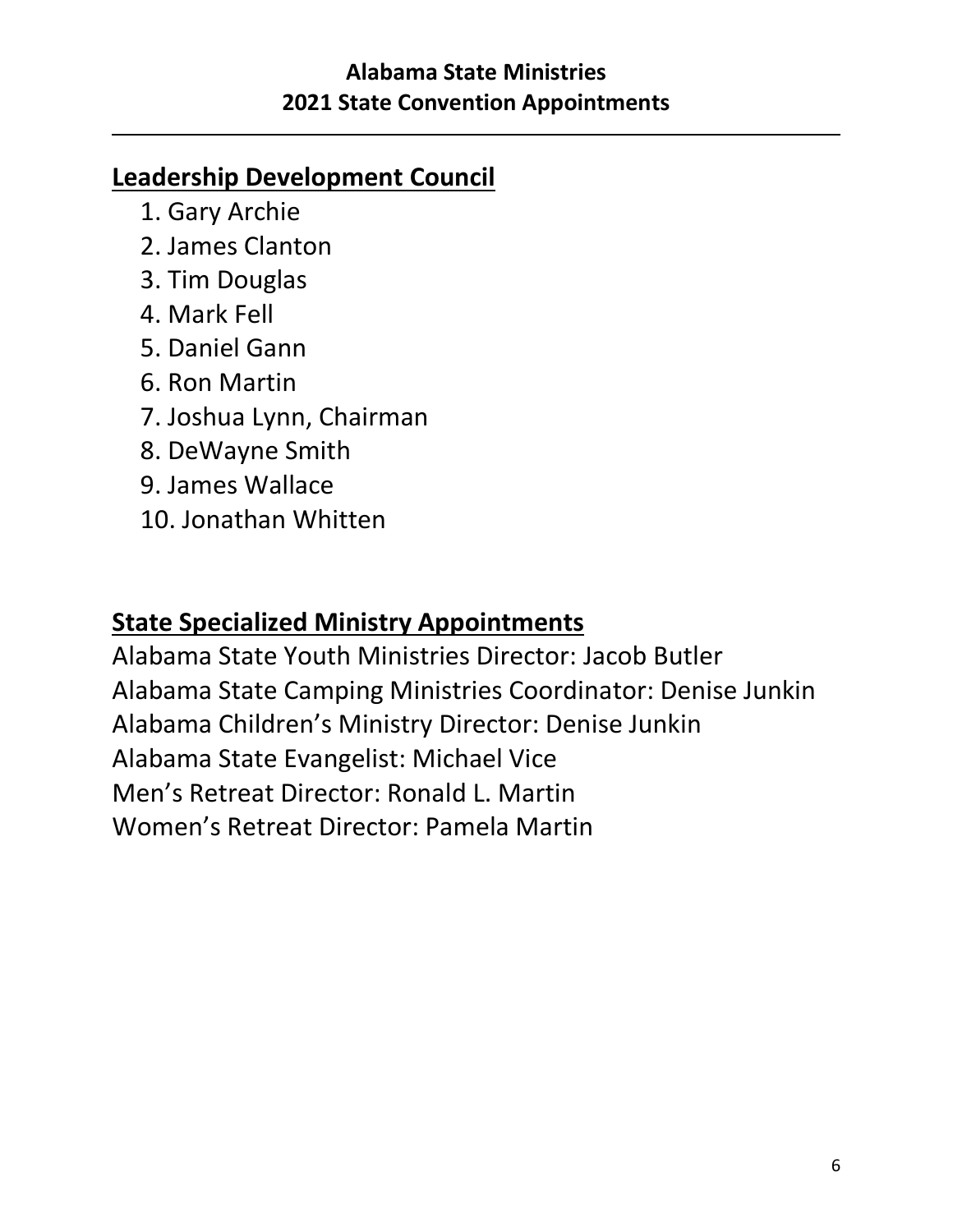# **District Presbyters**

#### **Anniston: Presbyter, Ben Howard**

- 1. Alexander City LifePoint
- 2. Anniston Praise and Worship Center
- 3. Goodwater
- 4. Lincoln
- 5. Moody Trinity Worship Center
- 6. Odenville
- 7. Silver Run
- 8. Sterrett

#### **Bessemer District: Presbyter, Randy Jones**

- 1. Calera
- 2. Clanton
- 3. Dry Valley
- 4. Green Pond
- 5. Hopewell Road
- 6. Pelham
- 7. West Blocton
- 8. Woodland Hills

#### **Birmingham: Presbyter, Judy Lyles**

1. Alton Connecting Pointe

3. Pinson Valley

2. East Lake Highlands

4. Tarrant

## **Dothan District: Presbyter, State Bishop**

- 1. Dothan Living Hope
- 2. Elba
- 3. Montgomery

## **Huntsville District: Presbyter, David Browder**

- 1. Altoona
- 2. Decatur
- 3. Elkmont
- 4. Grant
- 5. Hartselle
- 6. Hazel Green
- 7. Huntsville Bell Road
- 8. Huntsville Mastin Lake
- 9. Madison World Outreach
- 10. Summerbrook

#### **Jasper District: Presbyter, John Billy Butler**

- 1. Boldo
- 2. Carbon Hill
- 3. Cordova
- 4. Jasper Airport Road
- 5. Parrish
- 6. Short Creek
- 7. Twilleytown